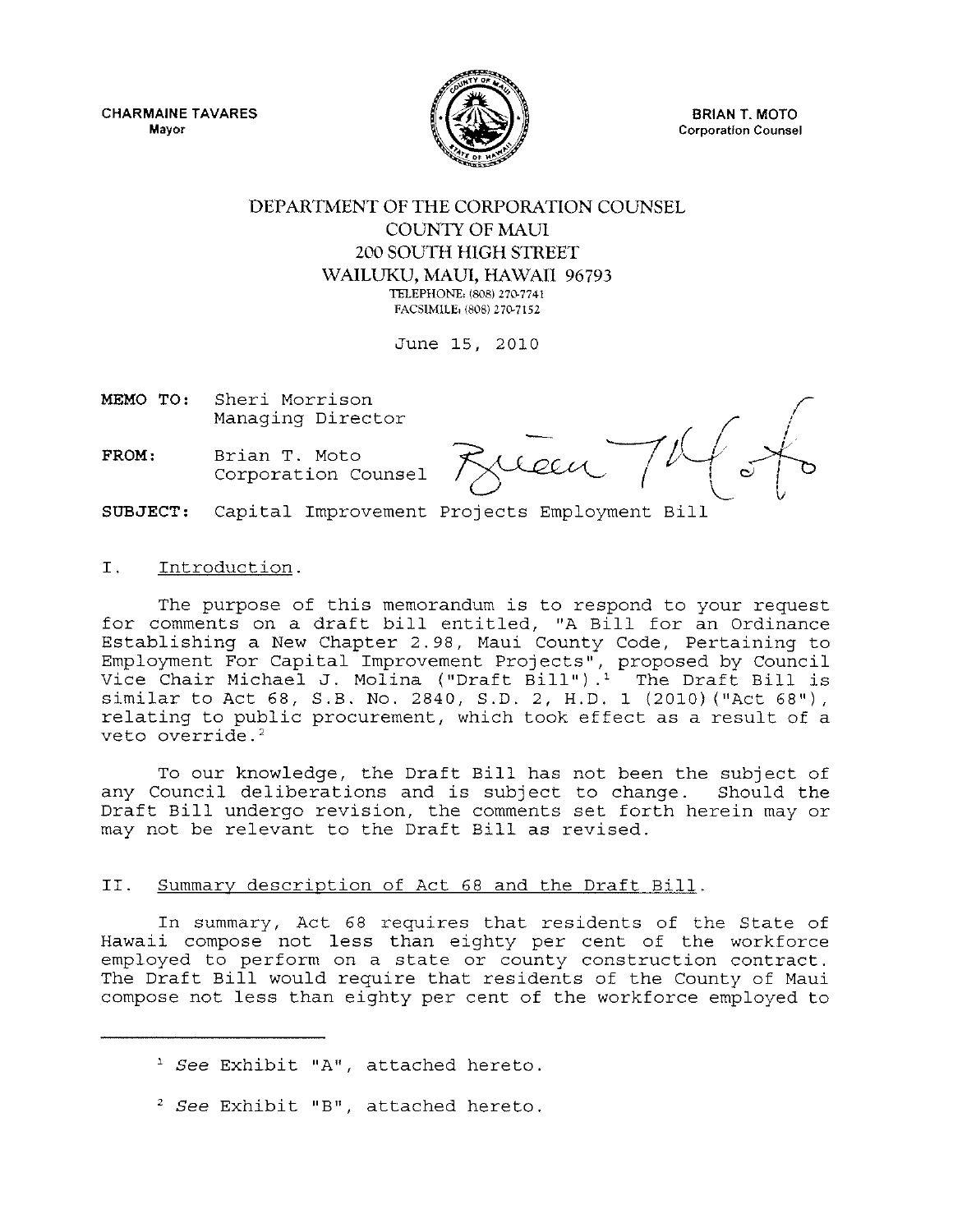perform on a County "capital improvement project" contract. The Draft Bill would apply to "all construction procurements" and "any subcontract of \$10,000 or more in connection with any general **contract" .** 

Both the Draft Bill and Act 68 reference provisions of the Hawaii Public Procurement Code, Chapter 103D, Hawaii Revised Statutes ("Procurement Code") .

#### III. Short answers.

As discussed below, we conclude that:

- A. The Draft Bill would conflict with the Procurement Code and Act 68, and would be preempted by state law.
- B. Act 68 would likely withstand a facial constitutional challenge on Commerce Clause grounds if brought before<br>the U.S. Court of Appeals for the Ninth Circuit. The the  $U.S.$  Court of Appeals for the Ninth Circuit. Commerce Clause does not prohibit state and local governments acting as "market participants" from favoring residents in procurement contracts.
- C. The Draft Bill has certain technical and other drafting issues that would require inquiry.

#### IV. Analysis and discussion.

#### A. The Draft Bill would conflict with the Procurement Code and Act 68 and, therefore, would be invalid.

As discussed in Corporation Counsel opinions,<sup>3</sup> the Constitution of the State of Hawaii ("Hawaii Constitution") and the Hawaii Revised Statutes reserve to the State Legislature the power to enact laws of statewide concern.

1. The State Legislature may enact laws of statewide concern, and county ordinances may not conflict with such laws.

Article VIII, Section 6, of the Hawaii Constitution, pertaining to local government and statewide laws, states:

*<sup>3</sup> See, e.g.,* memorandum to Gladys C. Baisa, Council Member, from Brian T. Moto, Corporation Counsel (May 4, 2010).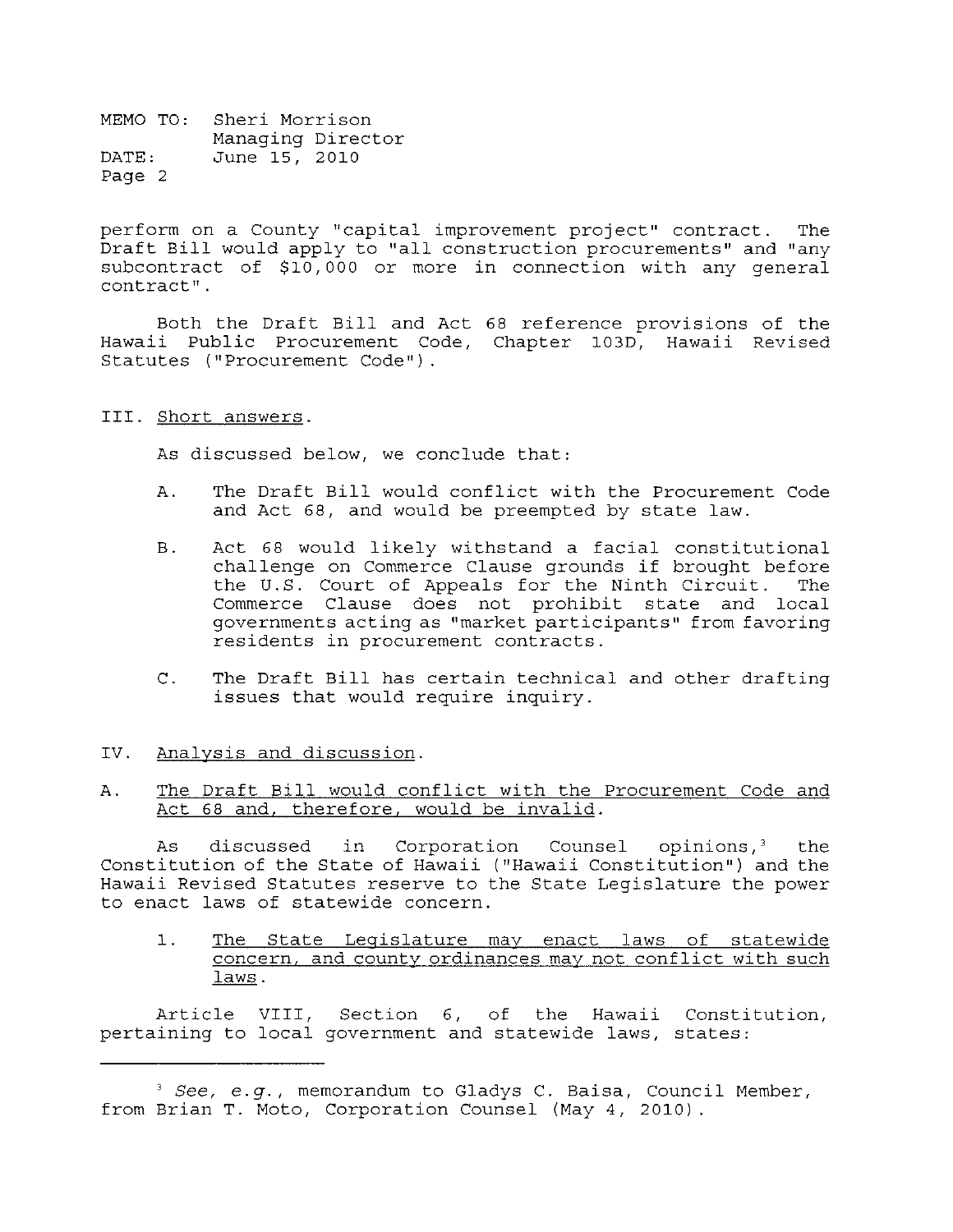> This article shall not limit the power of the legislature to enact laws of statewide concern.

Section 50 -15, Hawaii Revised Statutes, pertaining to reserved powers of the State Legislature, states:

Notwi thstanding the provisions of this chapter, there is expressly reserved to the state legislature the power to enact all laws of general application throughout the State on matters of concern and interest and laws relating to the fiscal powers of the counties, and neither a charter nor ordinances adopted under a charter shall be in conflict therewith.

The Hawaii Supreme Court has held that a law of general application throughout the state is a law of statewide concern within the meaning of the Hawaii Constitution.<sup>4</sup>

In general, counties may not adopt ordinances that are in conflict with laws of statewide concern. The Hawaii Supreme Court has held that a county ordinance conflicts with a statute governing matters of statewide concern if the ordinance "duplicates, contradicts, or enters an area fully occupied by general law, either expressly or by legislative implication."<sup>5</sup>

2. State statutes that constitute a comprehensive and uniform scheme disclosing an express or implied intent to be exclusive and uniform throughout the state may preempt county ordinances that cover the same subject matter embraced within the state statutes.

Section 46-1.5(13), Hawaii Revised Statutes, pertaining to general powers and limitation of the counties, states:

Each county shall have the power to enact ordinances deemed necessary to protect health, life, and property, and to preserve the order and security of the county and its inhabitants on any subject or matter not inconsistent with, or tending to defeat, the intent of any state

<sup>4</sup> Richardson v. City and County of Honolulu, 76 Hawai'i 46, 66, 868 P.2d 1193, 1213 (1994) (citing Marsland v. First Hawaiian Bank, 70 Haw. 126, 133, 764 P.2d 1228, 1232 (1988)).

<sup>&</sup>lt;sup>5</sup> Richardson v. City and County of Honolulu, 76 Hawai'i at *60-61. See also* Pac. Int'l Services Corp. v. Hurip, 76 Haw. 209, 215 (1994).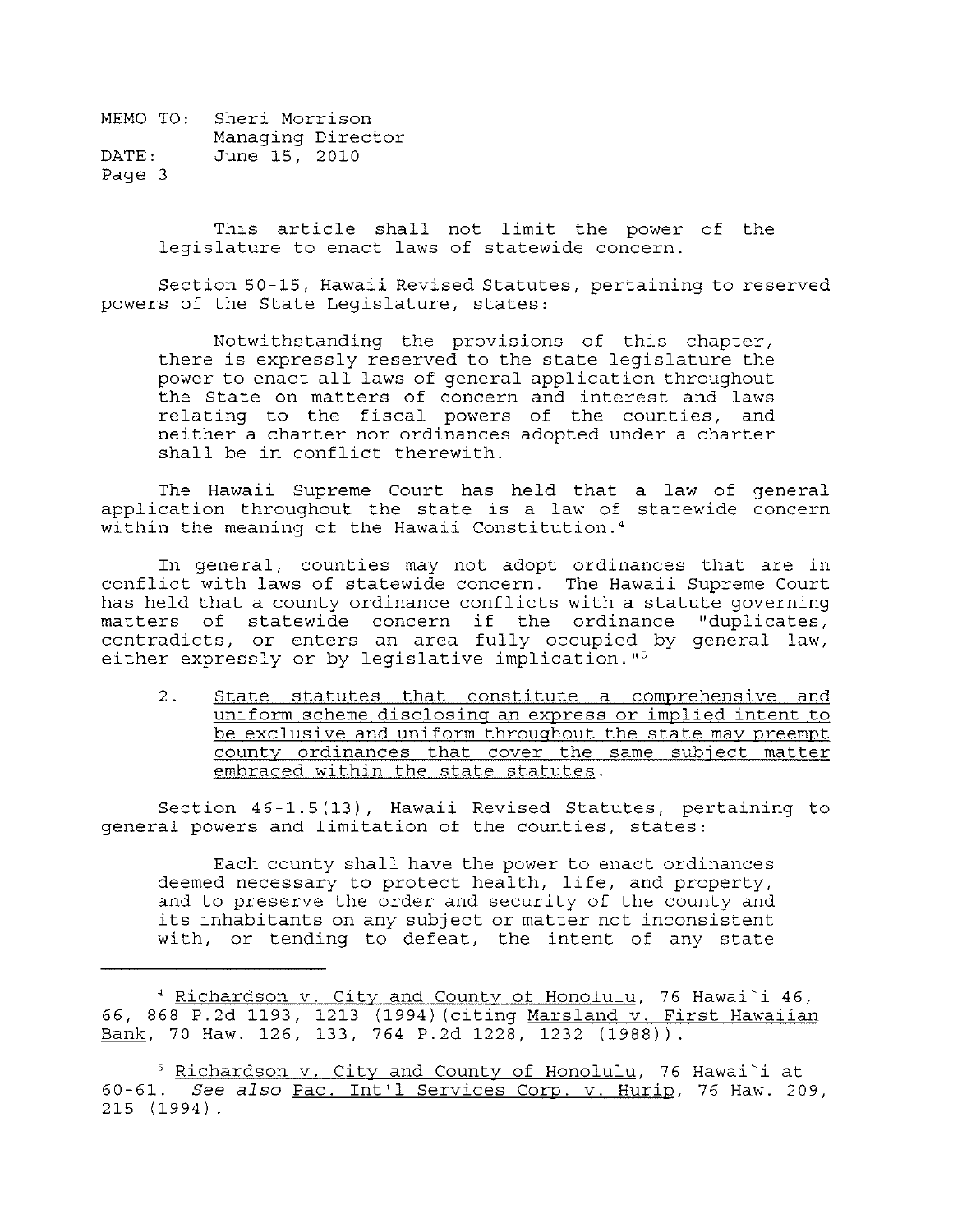> statute where the statute does not disclose an express or implied intent that the statute shall be exclusive or uniform throughout the State

The Hawaii Supreme Court has held that a county ordinance may be preempted by Section 46-1.5(13) if (1) the ordinance covers the same subject matter embraced within a comprehensive state statutory scheme disclosing an express or implied intent to be exclusive and uniform throughout the state or  $(2)$  the ordinance conflicts with state law.<sup>6</sup>

3. The Procurement Code is a state statutory scheme disclosing an express or implied intent to be exclusive and uniform throughout the state.

The Intermediate Court of Appeals of Hawaii has described the Procurement Code as "a unitary body of laws to govern and 'promote economy, efficiency, and effectiveness' in the procurement process." In doing so, the Court observed that the State Legislature had included the following "substantial statement of intent"8 when enacting the Procurement Code:

It is the legislature's intent that there be a single source of public procurement policy to be applied equally and uniformly to the State and counties. This Act shall apply to the procurement practices of all entities created by the State's and counties' entities created by the State's and counties'<br>constitution, charters, statutes, ordinances, constitution, administrative rules, or executive orders, including the office of Hawaiian affairs, and the departments, commissions, councils, boards, bureaus, committees, institutions, authorities, legislative bodies, agencies, government corporations, or other establishment of the State or its several counties.<sup>9</sup> (Emphasis added.)

The Legislature further stated that the purposes of the

7 Communications-Pacific, Inc. v. City and County of Honolulu, 121 Hawai'i 527, 532, 221 P.3d 505, 510 (2009)

<sup>8</sup>*Id.* at 531.

 $9$  1993 Haw. Sp. Sess. Laws Act 8, § 1 at 37-38.

<sup>6</sup> Richardson v. City and County of Honolulu, 76 Hawai'i at 59-67; see *also* Citizens utilities Co. v. County of Kauai, 72 Haw. 285, 814 P.2d 398 (1991); In re Application of Anamizu, 52 Haw. 550, 481 P.2d 116 (1971)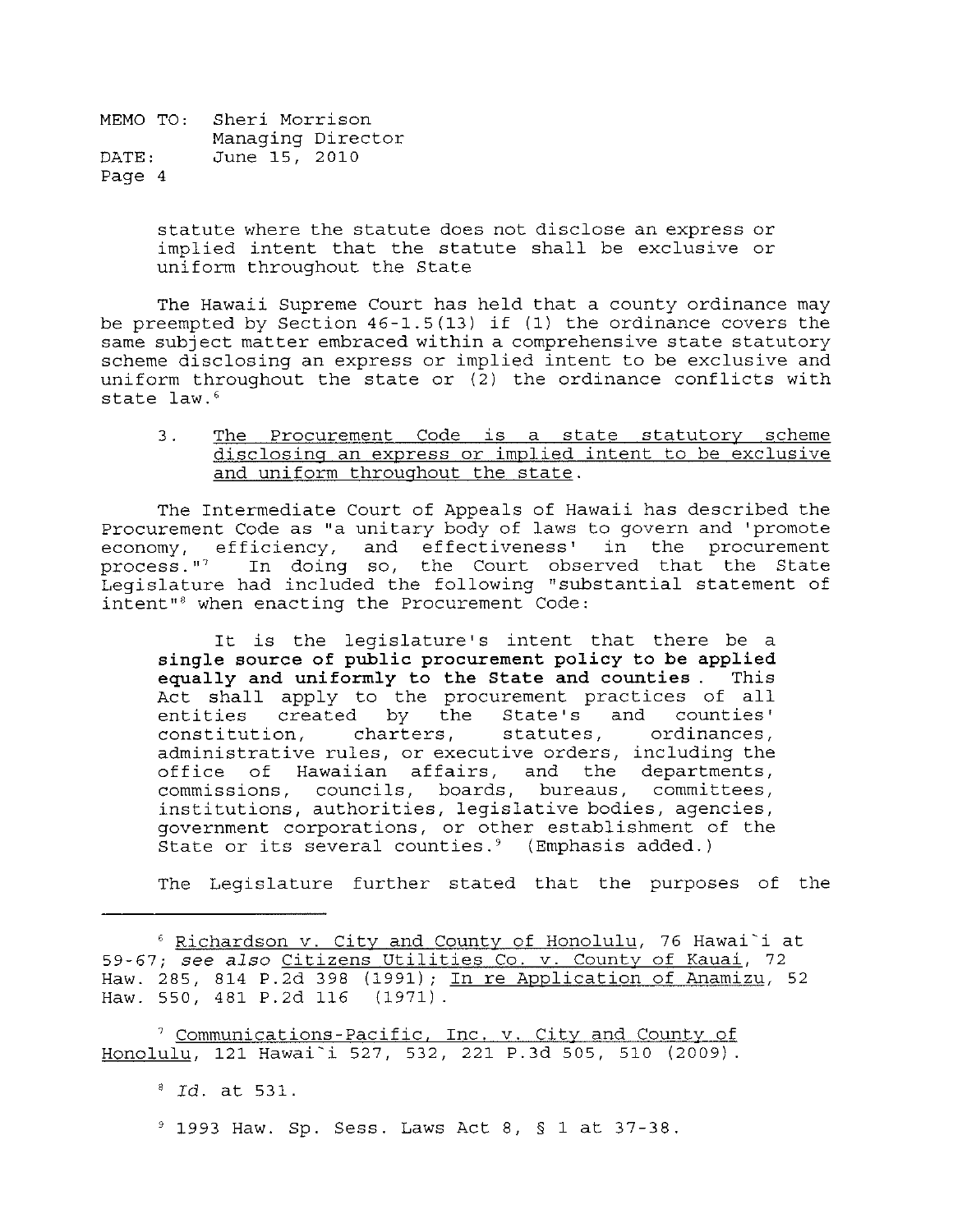Procurement Code extended to "the construction of public works for the State and counties". 10

Section 103D-102, Hawaii Revised Statutes, pertaining to the application of the Procurement Code, states that it applies "to all procurement contracts made by governmental bodies".

Therefore, based on the plain language of the Procurement Code, court decisions, and the Procurement Code's legislative history, we conclude that the Procurement Code is a state statute disclosing an express intent to be exclusive and uniform throughout the state. $11$ 

Although Act 68 amends the Hawaii Revised Statutes by adding a new chapter (whose chapter number remains as yet undesignated), it makes numerous references to Chapter 103D and its various sections. Consequently, we do not believe that Act 68 altered the Procurement Code's purpose of serving as a comprehensive statutory scheme of public procurement that is intended to be exclusive and uniform throughout the state.

#### 4. State constitutional and statutory law would preempt the Draft Bill.

By requiring that residents of the County of Maui compose not less than eighty per cent of the workforce employed to perform on a County construction contract, the Draft Bill would conflict with state law by covering a subject matter embraced within a comprehensive state statutory scheme that is designed to be exclusive and uniform throughout the State.<sup>12</sup> The Draft Bill would

*12 See* In re Application of Anamizu, 52 Haw. at 554-555 (holding that Honolulu ordinance imposing "additional qualifying regulations" upon electrical contractors was preempted by "comprehensive" state regulatory scheme for the licensing of all

*<sup>10</sup>Id.* **at 38.** 

<sup>11</sup>*See* Franks v. City and County of Honolulu, 74 Haw. 328, 334 (1993) ("When construing a statute, our foremost obligation is to ascertain and give effect to the intention of the legislature, which is to be obtained primarily from the language contained in the statute itself...."); Communications-Pacific, Inc., 121 Hawai'i at 530 (" [W]here the statutory language is plain and unambiguous, our sole duty is to give effect to its plain and obvious meaning.").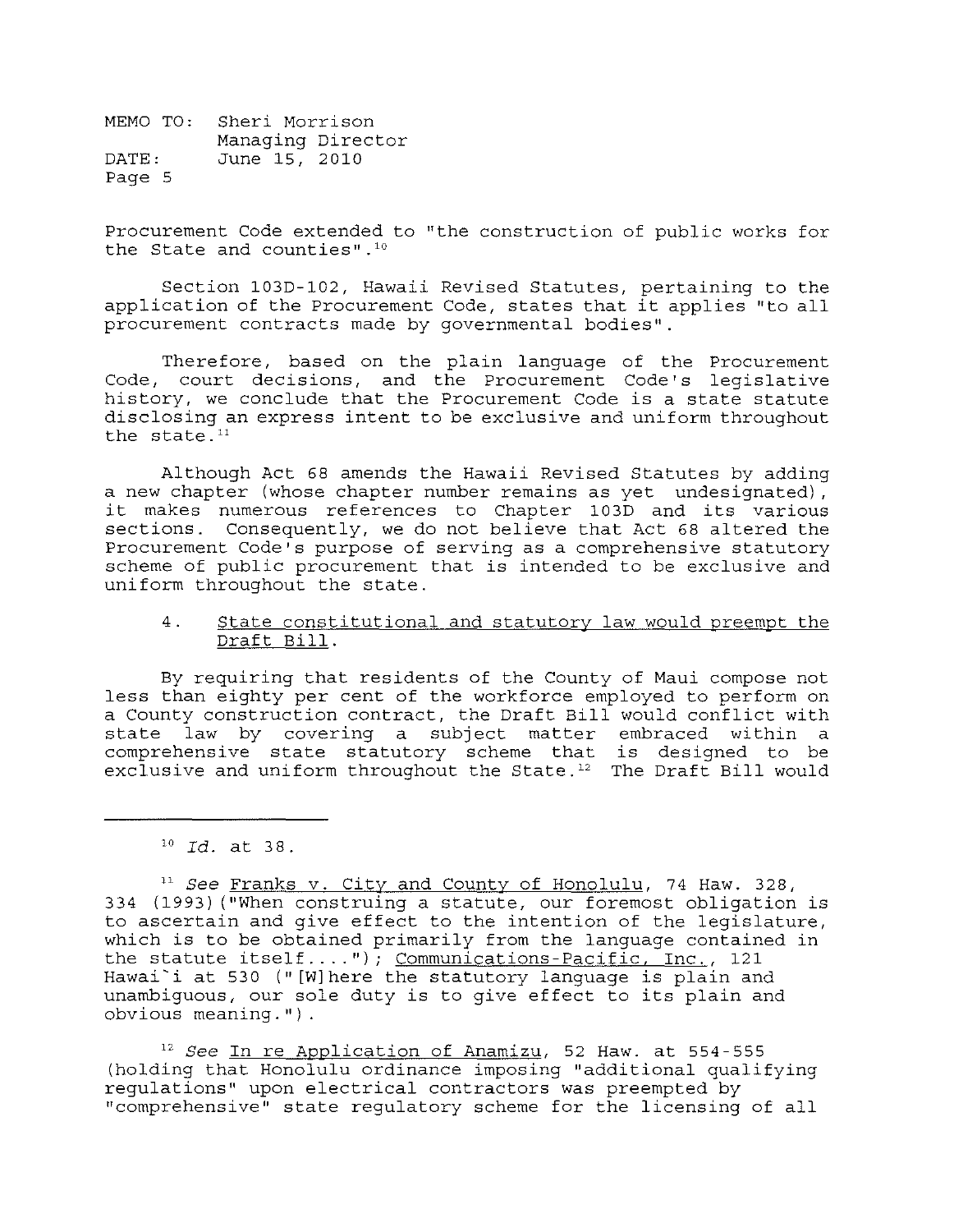also conflict with state law in that it enters areas *(i.e.,* state and county government procurement and work force requirements in construction contracts) that are fully occupied by state law.

The Procurement Code, and the administrative rules adopted pursuant thereto, constitute a comprehensive and uniform scheme of procurement that is intended to be uniform and exclusive. The procurement that is intended to be uniform and exclusive. Procurement Code and administrative rules do not authorize counties to adopt ordinances favoring contractors who hire local residents.<sup>13</sup>

Further, Section 1 of Act 68 states, in part:

The intent of this Act is to level the playing field for **Hawaii residents** and to remedy the adverse effects of nonresident employment on construction procurement contracts, while preserving contractors' flexibility to employ nonresidents where necessary.

The purpose of this Act is to require that **state residents** compose not less than eighty per cent of the labor force working on construction procurement contracts. (Emphases added.)

Act 68 clearly states that its purpose is to ensure that state residents, not the residents of a particular county, constitute a significant majority of the workforce on government construction<br>contracts. Act 68 does not authorize counties to change the Act  $68$  does not authorize counties to change the requirements of Act 68, nor does it authorize counties to impose their own workforce residency requirements on construction contracts.

Therefore, even assuming, for the sake of argument, that Act 68 were not considered part of the Procurement Code's comprehensive statutory scheme because the Act establishes a separate chapter of the Hawaii Revised Statutes, the Draft Bill would nevertheless conflict with the stated intent of Act 68 and a plain reading of the Act's provisions.

Therefore, we believe that the Draft Bill would conflict with Act 68 and the Procurement Code by entering an area fully occupied

<sup>13</sup>*See* Haw. Admin. Rules tit. 3, ch. 124 (pertaining to preferences in procurement) .

contractors); *see also* Citizens Utilities Co., 72 Haw. at 288-289 (holding that Kauai ordinance regulating height of utility poles was preempted by state statute pertaining to Public Utilities Commission and by PUC regulation) .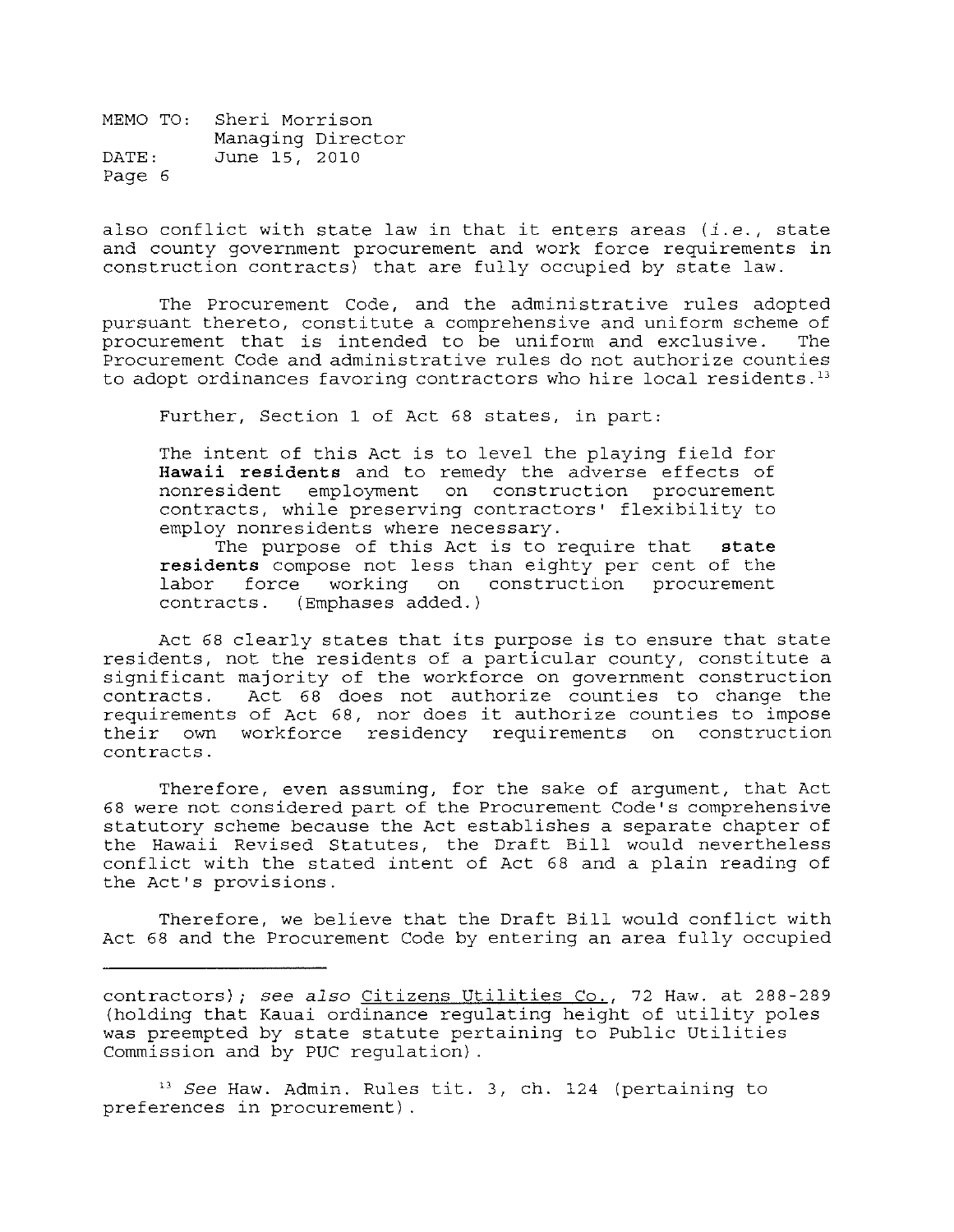by state law. Further, the Draft Bill would conflict with state law by covering a subject matter embraced within a comprehensive state statutory scheme that is designed to be exclusive and uniform beace seacurery sending that is acsigned to be exclusive and uniform government construction contracts. The Draft Bill would also conflict with the stated intent of Act 68 and a plain reading of the Act's provisions.

B. Notwithstanding the Governor's veto remarks concerning Senate Bill No. 2840, laws favoring the employment of residents in government construction contracts may be permissible under the "market-participant" exception to the dormant Commerce Clause limitation on state and local power.

In vetoing Senate Bill No. 2840, Governor Linda Lingle included the following statement in her Statement of Objections:

Finally, the courts are divided as to the validity of state statutes that require the employment of state<br>residents in the construction of public works. The residents in the construction of public works. legislature may not have created a record with the necessary requirements to overcome a constitutional challenge, thereby subjecting the State to protracted and  $costly$  litigation.<sup>14</sup>

Notwithstanding the Governor's Statement of Objections, we believe that, based on federal court decisions, Act 68 would likely withstand a facial Commerce Clause challenge if brought before the U.S. Court of Appeals for the Ninth Circuit.

1. The dormant Commerce Clause limits the power of states and municipalities to discriminate against interstate commerce, but, in certain circumstances, states and municipalities may be exempt from such limitations under the market participant exception.

The commerce clause of the U.S. Constitution provides that "Congress shall have Power ... To regulate Commerce with foreign Nations, and among the several States...."<sup>15</sup> The U.S. Supreme Court has long recognized that the Commerce Clause "not only grants Congress the authority to regulate commerce among the States, but also directly limits the power of the States to discriminate

<sup>14</sup> Governor's Message No. 521, Statement of Objections to Senate Bill No. 2840, at 3 (Apr. 25, 2010).

<sup>15</sup> U. S. Const. art. I, § 8.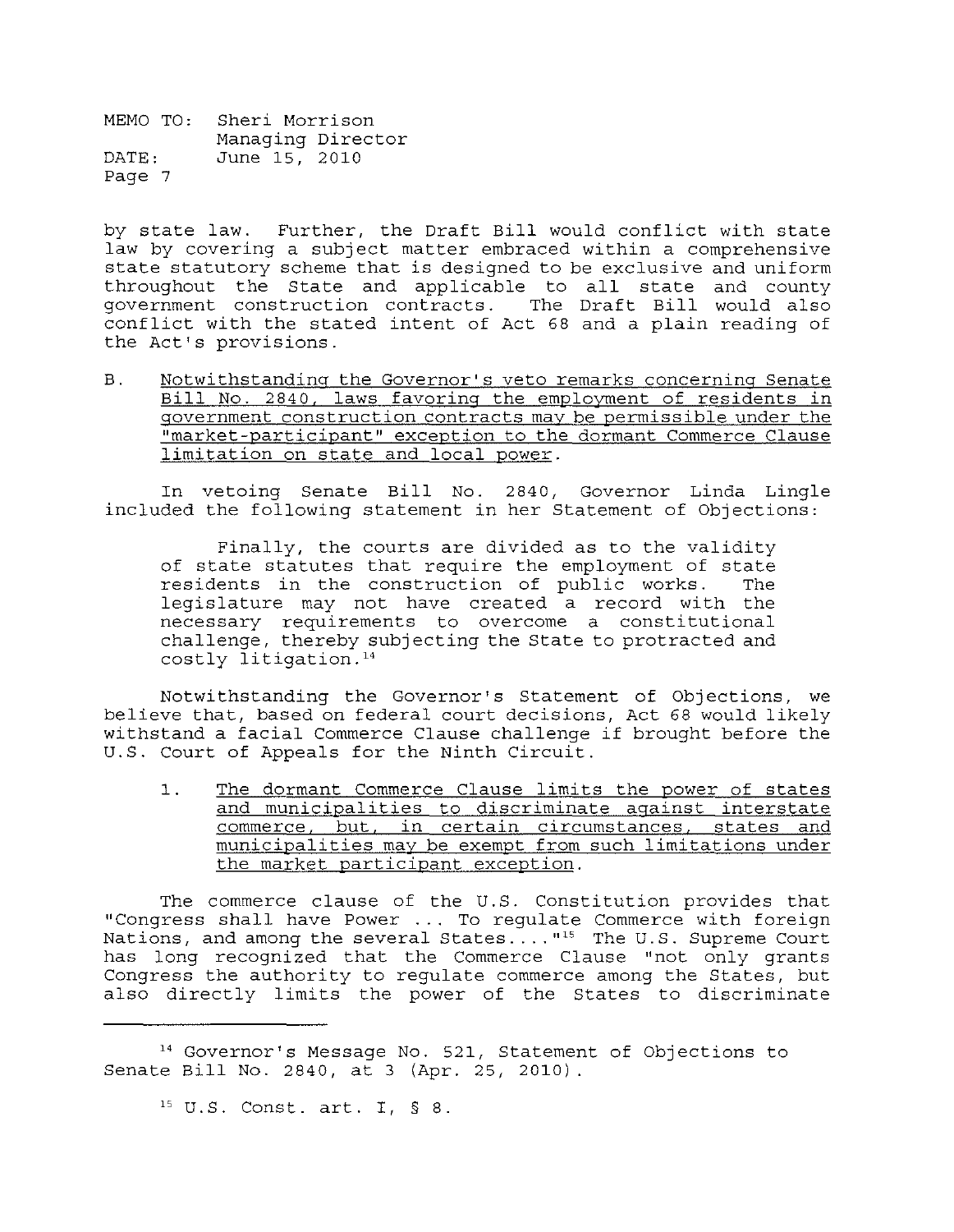against interstate commerce.  $16$  This limitation on state power is referred to as the "dormant commerce clause", which, in general, "prohibits economic protectionism - that is, regulatory measures designed to benefit in-state economic interests by burdening out $of$ -state competitors. $"$ 17

However, the U. S. Supreme Court has exempted states and municipalities from dormant Commerce Clause limitations when the state or municipality acts as a "market participant" rather than as a "market regulator". Under the market participation exception to the dormant Commerce Clause, the U. S. Supreme Court has upheld state and municipal laws favoring local interests when the state or municipality engages in activities such as selling cement,  $18$ purchasing goods,<sup>19</sup> or hiring workers.<sup>20</sup>

2. The U.S. Supreme Court has upheld the ability of local government to favor residents in procurement contracts under the market participant exception.

In White v. Massachusetts Council of Construction Employers, Inc., 460 U.S. 204 (1983), the United States Supreme Court upheld an executive order of the mayor of Boston, Massachusetts, requiring that all construction projects funded in whole or in part by city funds, or funds which the city had the authority to administer, be performed by a work force consisting of at least half bona fide residents of Boston. The Court stated that "when a state or local government enters the market as a participant it is not subject to the restraints of the Commerce Clause.  $n^{21}$  The Court further stated:

If the city is a market participant, then the Commerce

16 Big Country Foods, Inc. v. Board of Education of Anchorage School District, Anchorage, Alaska, 952 F.2d 1173, 1177 (1992) (citing New Energy Co. of Indiana v. Limbach, 486 U.S. 269, 273 (1988).

<sup>17</sup>*Id.* 

18 Reeves, Inc. v. Stake, 447 U.S. 429 (1980).

<sup>19</sup> Hughes v. Alexandria Scrap Corp., 426 U.S. 794 (1976).

<sup>20</sup> White v. Massachusetts Council of Construction Employers, Inc., 460 U.S. 204 (1983).

21 *Id.* at 208.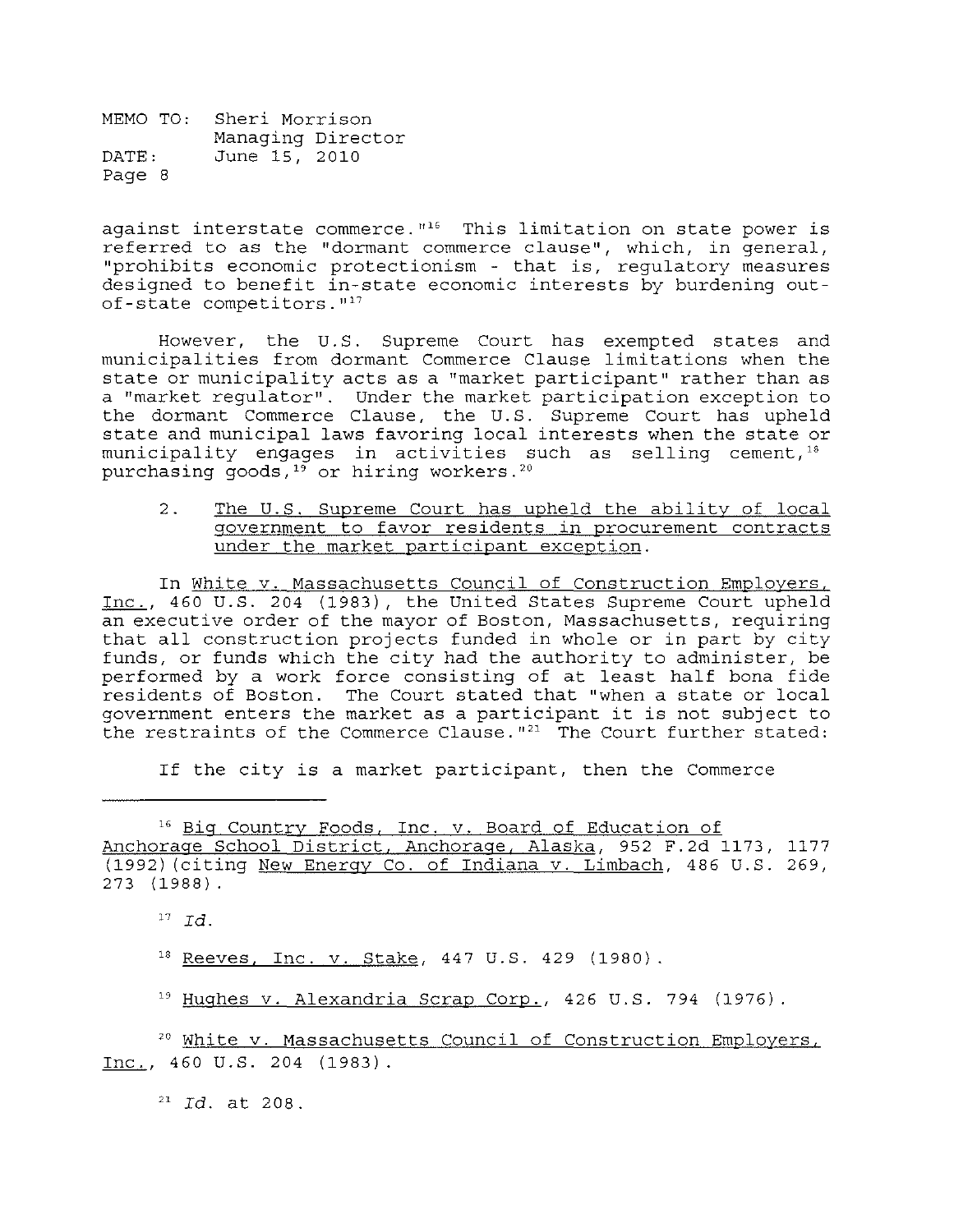> Clause establishes no barrier to conditions such as these which the city demands for its participation. Impact on out-of-state residents figures in the equation only after it is decided that the city is regulating the market rather than participating in it, for only in the former case need it be determined whether any burden on interstate commerce is permitted by the Commerce Clause. <sup>22</sup>

The holding in White supports the proposition that a municipal measure favoring residents in locally funded procurement contracts for construction would not violate the dormant Commerce Clause. There is also support in White for the proposition that such a measure would not violate the dormant Commerce Clause even when applied to construction projects funded in part by federal programs, provided that the federal program regulations sanction the local hiring preferences.<sup>23</sup>

3. Although federal circuit courts are divided over the issue, the Ninth Circuit has applied the market participant exception to a state statute that required political subdivisions to favor state residents in procurement contracts.

The circuits of the U.S. Court of Appeals have divided over the issue of whether the market participant exception to the dormant Commerce Clause applies to state statutes, such as Act 68, that require political subdivisions to employ state residents on public works projects.<sup>24</sup>

The Seventh Circuit has held that the market participant exception does not apply in such circumstances, on the grounds that, when a state imposes home-state preferences on a local government project that does not involve any state funds or supervision, the state is not acting as a "market participant", but as a "requlator".<sup>25</sup> However, the Ninth Circuit (which includes the

*<sup>22</sup>Id.* **at 210.** 

*<sup>23</sup>Id.* **at 213-215.** 

<sup>24</sup> There are twelve regional circuits of the U.S. Court of Appeals. The state of Hawaii is in the Ninth Circuit.

 $25$  W.C.M.Window Co. v. Bernardi, 730 F.2d 486 (7<sup>th</sup> Cir. 1984) (ruling unconstitutional Illinois state regulation that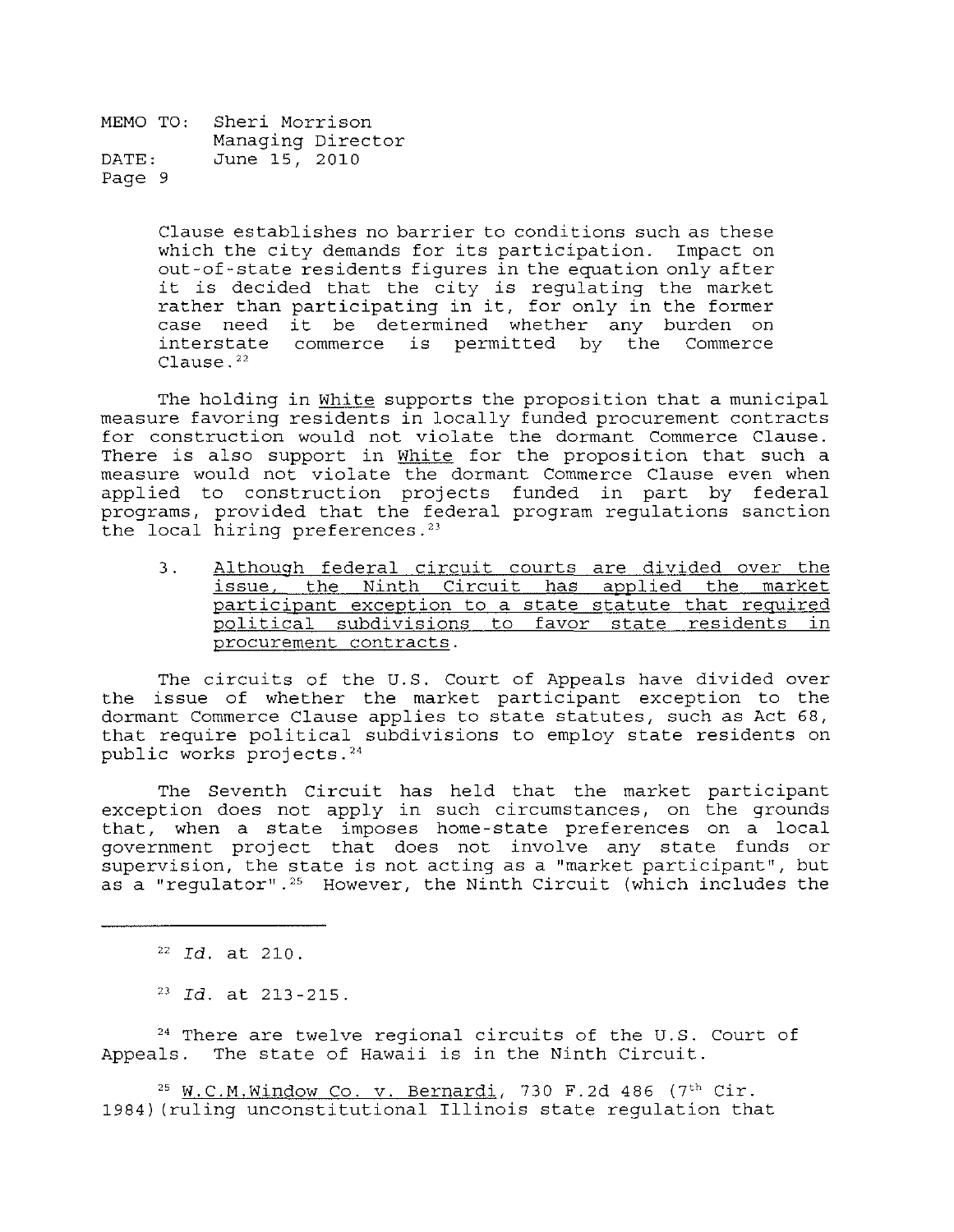U.S. judicial district of Hawaii), along with the Third Circuit, have held that the market participant exception does apply, on the grounds that political subdivisions generally exist at the will of the state and should be considered part of the state for commerce clause purposes, and that states should not be penalized for exercising their powers through local government and local government projects.<sup>26</sup>

Based on such decisions, we believe that federal courts within the Ninth Circuit would apply the market participant exception to a statute, such as Act 68, that imposes home-state hiring preferences on both state and local government construction projects.

C. The Draft Bill has certain technical and other drafting issues that would require inquiry.

The Draft Bill has certain technical and other drafting features that raise a number of issues.

For example, the Draft Bill includes the following definition **of Hresident":** 

"Resident" means a person who meets one of the following criteria:<br>1. Curre

- 1. Currently employed in the County;<br>2. A full-time student residing in t
- A full-time student residing in the County;
- 4. [sicl A person who is physically present in the county and can prove domicile in the county.

Although not dispositive, intent is a standard criterion in determining residency for most purposes. However, the definition of resident in the Draft Bill does not explicitly reference a person's intent to make Hawaii, or the County of Maui, the person's primary residence. The Draft Bill would treat anyone who is

required contractors on any public works project or improvement for the State of Illinois or any political subdivision to employ only Illinois laborers).

<sup>26</sup> Big Country Foods, Inc., 952 F.2d at 1178-1179; Trojan Technologies, Inc. v. Commonwealth of Pennsylvania, 916 F.2d 903 (3d Cir. 1990) (applying market participant exception to a Pennsylvania statute requiring political subdivisions to buy American-made steel in connection with a public works project).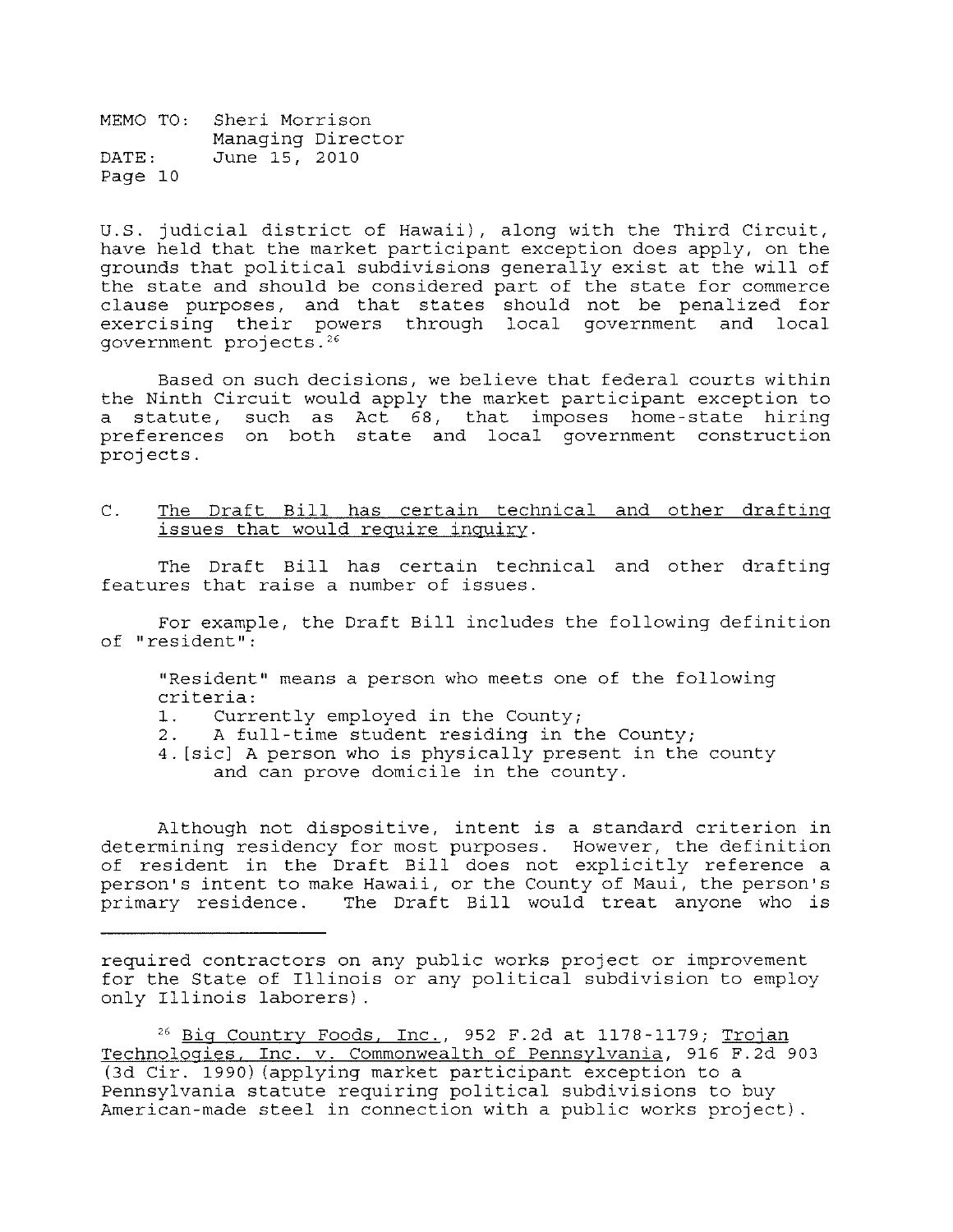"currently employed in the County" as a County resident, regardless of the person's intent, if any, to permanently reside here, or to return here whenever the person is absent.<sup>27</sup> By contrast, Act 68 defines "resident" in terms of a person's intent.<sup>28</sup>

Further, the Draft Bill states that it shall apply "to all construction procurements under chapter 103D, Hawaii Revised  $Statutes.$  $"39"$ However, the Draft Bill does not define "construction", but defines another term, "Capital improvement projects". By contrast, Act 68 uses the term "construction" and defines it.

Further, unlike Act 68, the Draft Bill does not exempt from its provisions procurements for professional services under Section 103D-304, Hawaii Revised Statutes, and procurements for small purchases under Section 103D-305, Hawaii Revised Statutes. 30 We have no information as to why this is the case.

BTM: lak Attachments: **Exhibits I'A" and "B"** 

cc: Michael J. Molina, Council Vice-Chair Traci F. Villarosa, First Deputy Corporation Counsel Kalbert Young, Director of Finance Webpage

S, **\ALL\AdviSQt-y\B'rn\CIP Employmentwpd.** 061510. wpd

28 "'Resident' means a person who is physically present in the state at the time the person claims to have established the person's domicile in the state and shows the person's intent is to make Hawaii the person's primary residence." Act 68 at 3.

 $29$  Draft Bill at 2.

*30* Cf. Act 68, § 2.

 $27$  Cf. § 11-13(1), Haw. Rev. Stat. ("The residence of a person is that place in which the person's habitation is fixed, and to which, whenever the person is absent, the person has the intention to return".).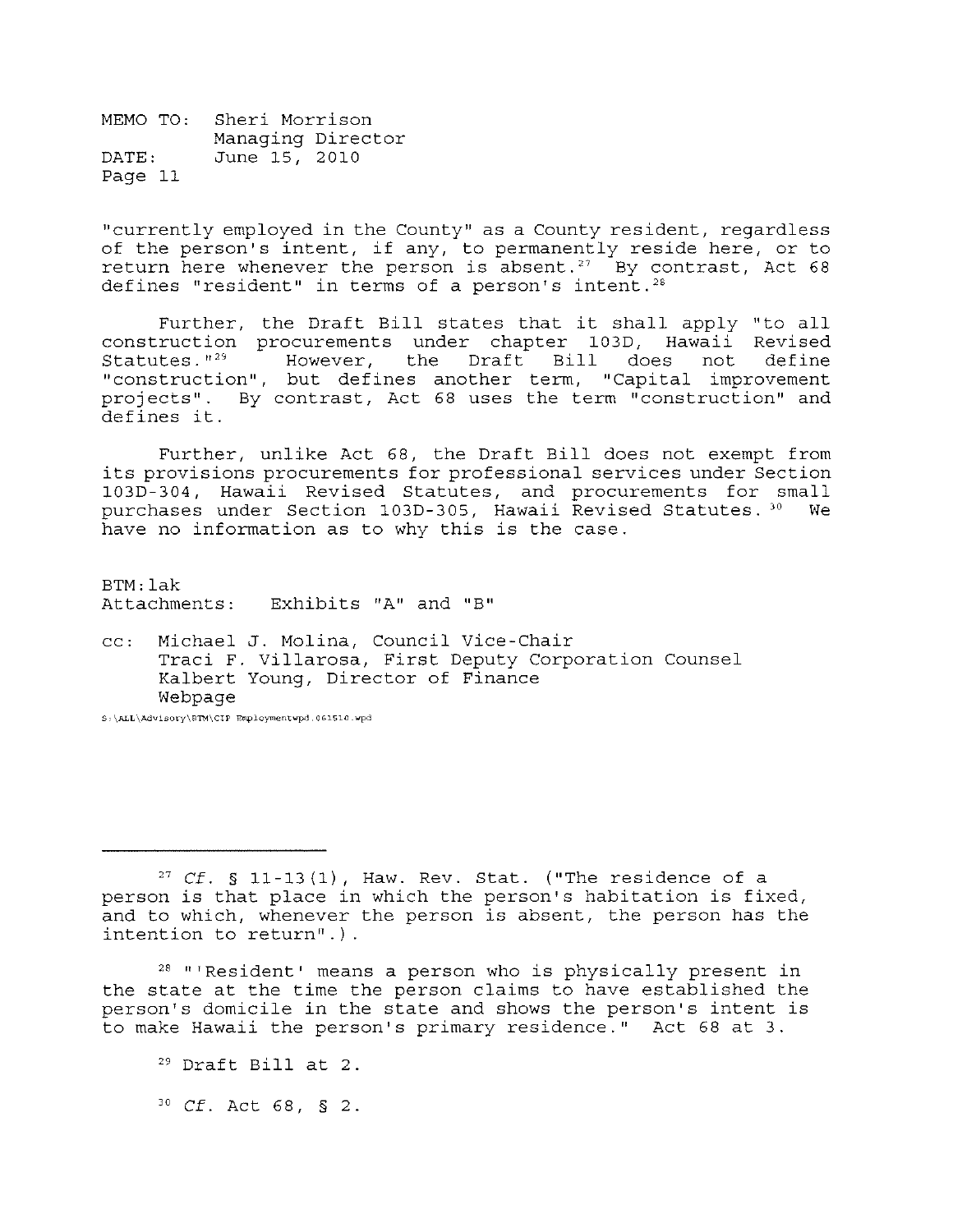ORDINANCE NO.

BILL NO. \_\_\_\_ (2010)

## A BILL FOR AN ORDINANCE ESTABLISHING A NEW CHAPTER 2.98, MAUl COUNTY CODE, PERTAINING TO EMPLOYMENT FOR CAPITAL IMPROVEMENT PROJECTS

## BE IT ORDAINED BY THE PEOPLE OF THE COUNTY OF MAUl:

SECTION 1. Title 2, Maui County Code, is amended by adding a new chapter to be appropriately designated and to read as follows:

## **"Chapter 2.98**

## **EMPLOYMENT FOR CAPITAL IMPROVEMENT PROJECTS**

Sections:

| 2.98.010 | Purpose.                            |
|----------|-------------------------------------|
| 2.98.020 | Definitions.                        |
| 2.98.030 | Application of chapter.             |
| 2.98.040 | Requirements of contractor.         |
| 2.98.050 | Conflict with federal or state law. |
| 2.98.060 | Applicability                       |

**2.98.010 Purpose.** A. The county, like much of the nation, is experience difficult economic times. As a result many residents are experiencing loss of employment, which may result in economic hardships such as loss of home and personal property.

B. The Mayor and the Council appropriates millions of dollars in taxes revenues for capital improvement projects for water development, repair and maintenance of roads, solid waste, waste water disposal, environmental management, creation and improvement of parks as well as numerous other projects.

C. Therefore the Council finds that in order to assist our residents with finding employment, to stimulate the local economy and to insure that our taxes revenues are utilized to benefit our families; the purpose of this chapter is to require that county residents will compose of not less than eighty percent of the labor force working on county funded capital improvement projects.

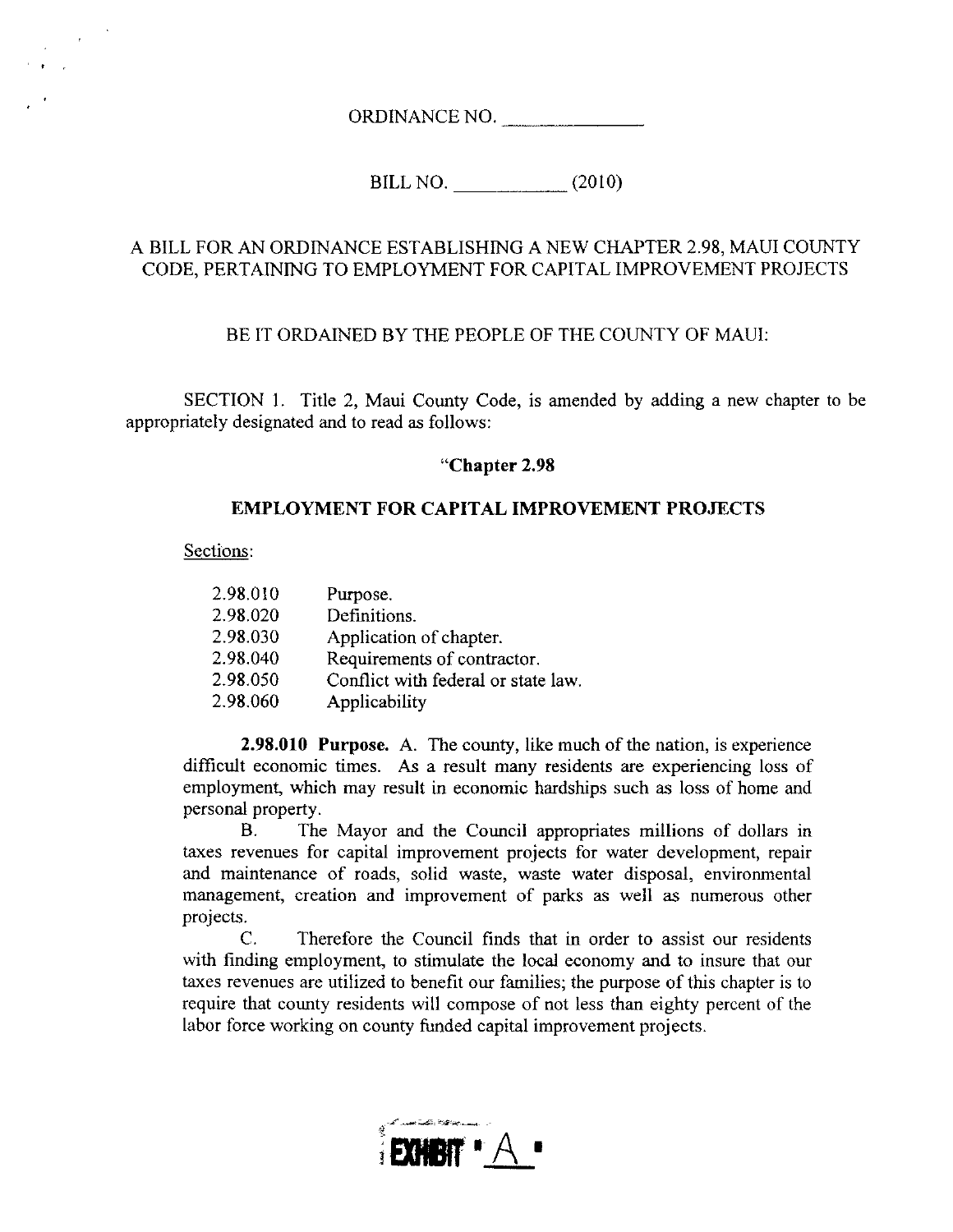**2.98.020 Definitions.** A. For the purposes of this chapter, unless the context clearly indicates otherwise, the following words and phrases shall be defined as follows:

"Capital improvement projects" means the process of building, altering, repairing, improving, or demolishing any public structure or building, or other public improvements of any kind to any public real property. The term includes the routine operation, routine repair, or routine maintenance of existing structures, buildings, or real property.

"Contract" means all types of agreements, regardless of what they may be called, for the procurement or disposal of goods or services, or for construction.

"Contractor" means any person having a contract with a governmental body.

"Resident" means a person who meets one of the following criteria:

I. Currently employed in the County;

2. A full-time student residing in the County;

4. A person who is physically present in the county and can prove domicile in the county.

"Shortage trade" means a construction trade in which there is a shortage of county residents qualified to work in the trade.

**2.98.030 Application of chapter** A. This chapter shall apply to all construction procurements under chapter 103D, Hawaii Revised Statutes.

B. This chapter shall apply to any subcontract of \$10,000 or more in connection with any general contract otherwise covered by this chapter.

**2.98.040 Requirements of contractor.** A. A contractor awarded any contract shall ensure that county residents compose not less than eighty percent of the workforce employed to perform the contract on a particular capital improvement project, as determined under subsection (B).

B. The eighty percent requirement under subsection (A) shall be determined by dividing the total number of hours worked on a contract by residents, by the total number of hours worked by all employees of the contractor **in** the performance of the contract. Hours worked for any subcontractor of the contractor shall count towards the calculation for purposes of this subsection. The hours worked by employees within shortage trades shall not be included in the calculations for purposes of this subsection. The county department that is procuring the contract shall determine the shortage trade portion of the contract.

C. Every contractor shall comply with this chapter for the entire duration of the contract. Certification of compliance with this chapter shall be made under oath by an officer of the contractor to the director of the applicable department or their designee on a monthly basis.

D. A contractor who fails to comply with this chapter shall be subject to any of the following penalties:

1. Temporary suspension of work on the project until the contractor or subcontractor complies with this chapter;

2. Withholding of payment on the contract or subcontract, as applicable, until the contractor or subcontractor complies with this chapter; and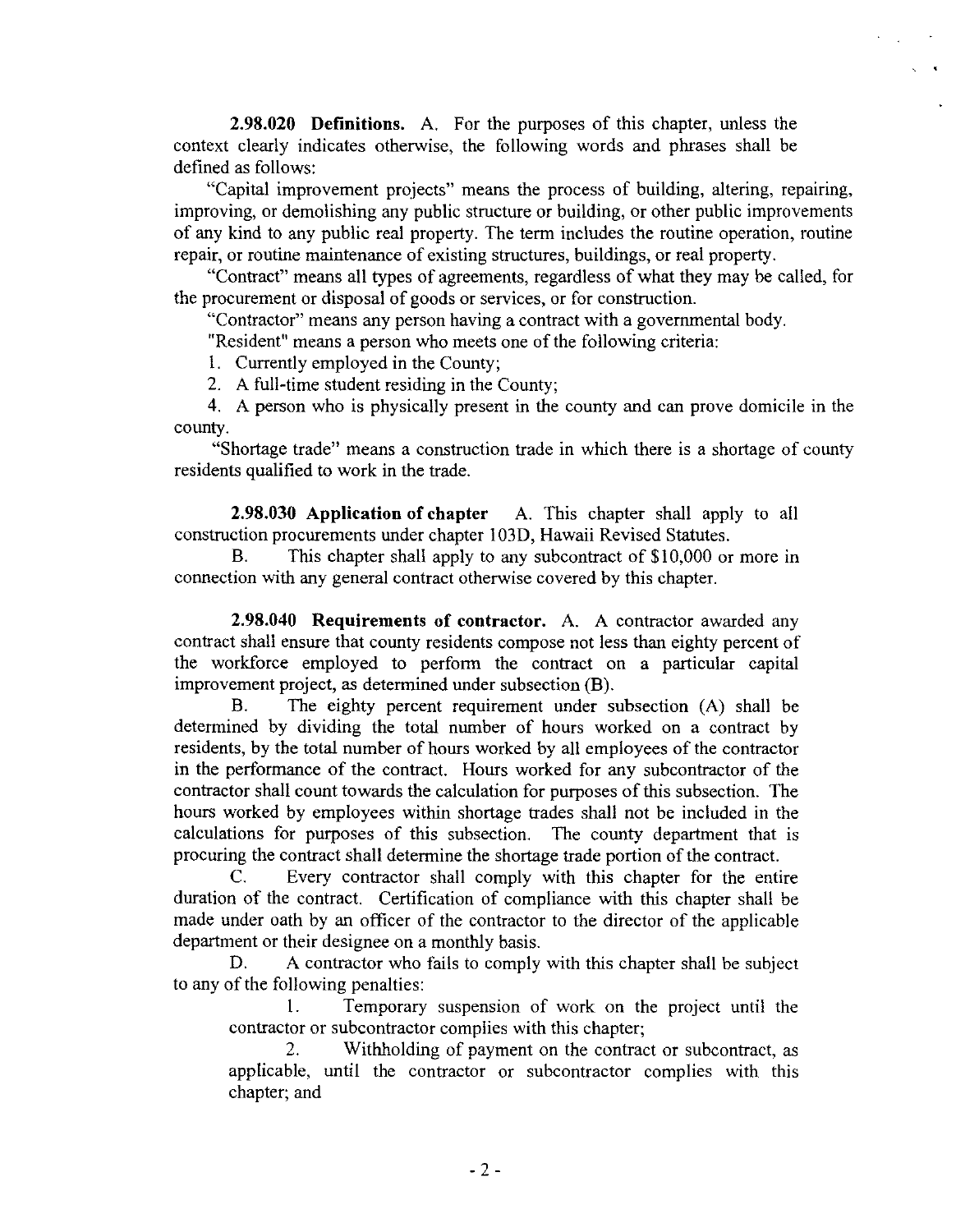3. Permanent disqualification of the contractor or subcontractor from any further work on the project;

4. Recovery by the county, as applicable, of any revenues expended on the contract or subcontract, as applicable.

**2.98.050 Conflict with federal or state law.** A. This chapter shall not apply if the application of this chapter is in conflict with any federal or state law, or if the application of this chapter will disqualify any county agency from receiving federal and state funds or aid.

**2.98.060 Applicability.** A. This chapter shall not affect contracts that have been executed prior to the effective dated of this measure.

SECTION 2. This ordinance shall take effect upon its approval.

APPROVED AS TO FORM AND LEGALITY:

Department of the Corporation Counsel County of Maui

CM:MHP:CIP \_employment\_ bill:grs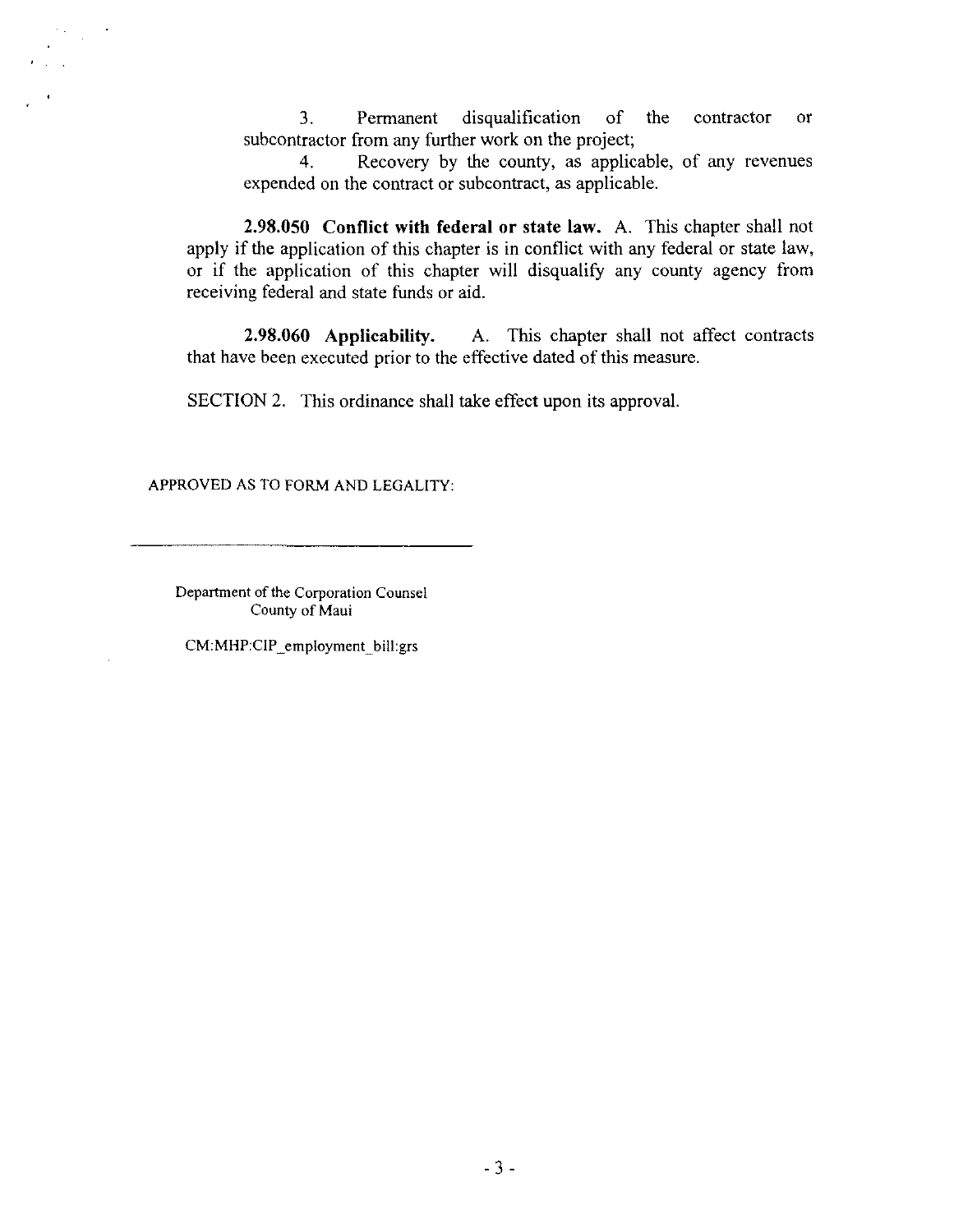**VETO S.B. NO.**  $_{\rm BD.2}^{\rm 2840}$ H.D.1

**A BILL FOR AN ACT** VETO OVERRIDE

RELATING TO PUBLIC PROCUREMENT.

111111111111101111.11011

ACT No.  $-68$ Approved: ~ Dated: April/29, 2010

## BE IT ENACTED BY THE LEGISLATURE OF THE STATE OF HAWAII:

1 SECTION 1. The legislature finds that state and local 2 spending on construction procurement drives a significant 3 portion of Hawaii'S economy. However, because of Hawaii's 4 higher cost of living, state contractors often find it cheaper 5 to employ nonresidents to work on construction procurement 6 contracts. As a result, Hawaii residents face difficulties 7 acquiring employment in this important sector of the Hawaii's 8 economy. Furthermore, nonresident employees working on 9 construction procurement contracts contribute very little to the 10 state's economy while they work in Hawaii, and return a 11 disproportionately large amount of their wages to their home 12 states upon the completion of their employment in Hawaii.

13 The legislature further finds that the inability of state 14 residents to acquire employment on construction procurement 15 contracts contributes to unemployment in the state, deprives the 16 state of fiscal resources and capital, and dampens the state's 17 economic development. The intent, of this Act is to level the 18 playing field for Hawaii residents and to remedy the adverse SB2840 HD1 HMS 2010-2491

**EXHBIT**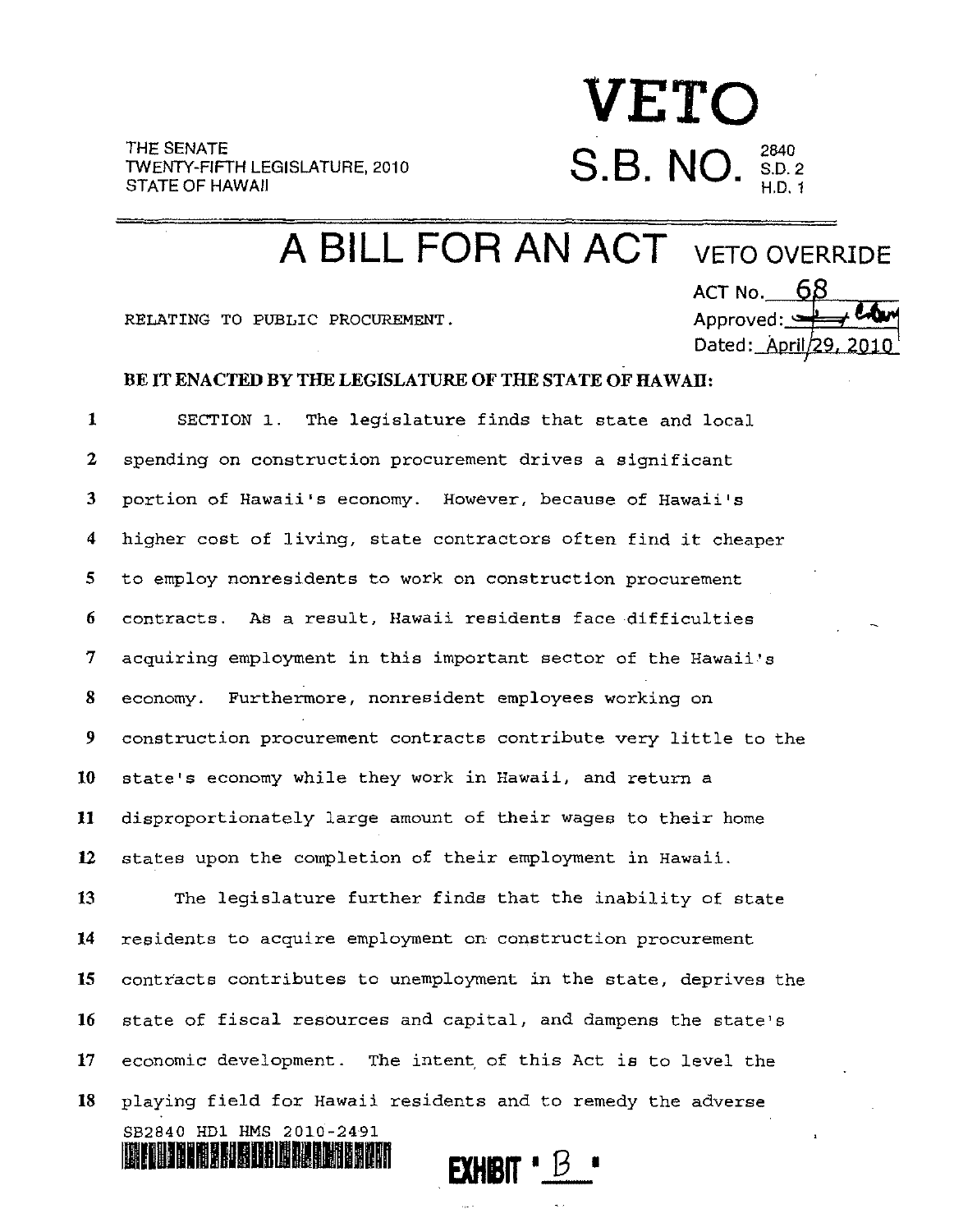# **Page 2 S.B. NO.** S.D. 2 H.D.1

1 effects of nonresident employment on construction procurement 2 contracts, while preserving contractors' flexibility to employ 3 nonresidents where necessary.

4 The purpose of this Act is to require that state residents 5 compose not less than eighty per cent of the labor force working 6 on construction procurement contracts ..

7 SECTION 2. The Hawaii Revised Statutes is amended by 8 adding a new chapter to be appropriately designated and to read 9 as follows:

**10 "CHAPTER 11 EMPLOYMENT OF STATE RESIDENTS ON 12 CONSTRUCTION PROCUREMENT CONTRACTS <sup>13</sup>**§ **-1. Definitions.** As used in this chapter: **14** "Contract" means contracts for construction under chapter **15** 103D. **16** "Contractor" has the same meaning as in section 103D-104; **17** provided that "contractor" includes a subcontractor where **18** applicable.

**19** "Construction" has the same meaning as in section 103D-104. **20** "Procurement officer" has the same meaning as in section **21** 103D-104.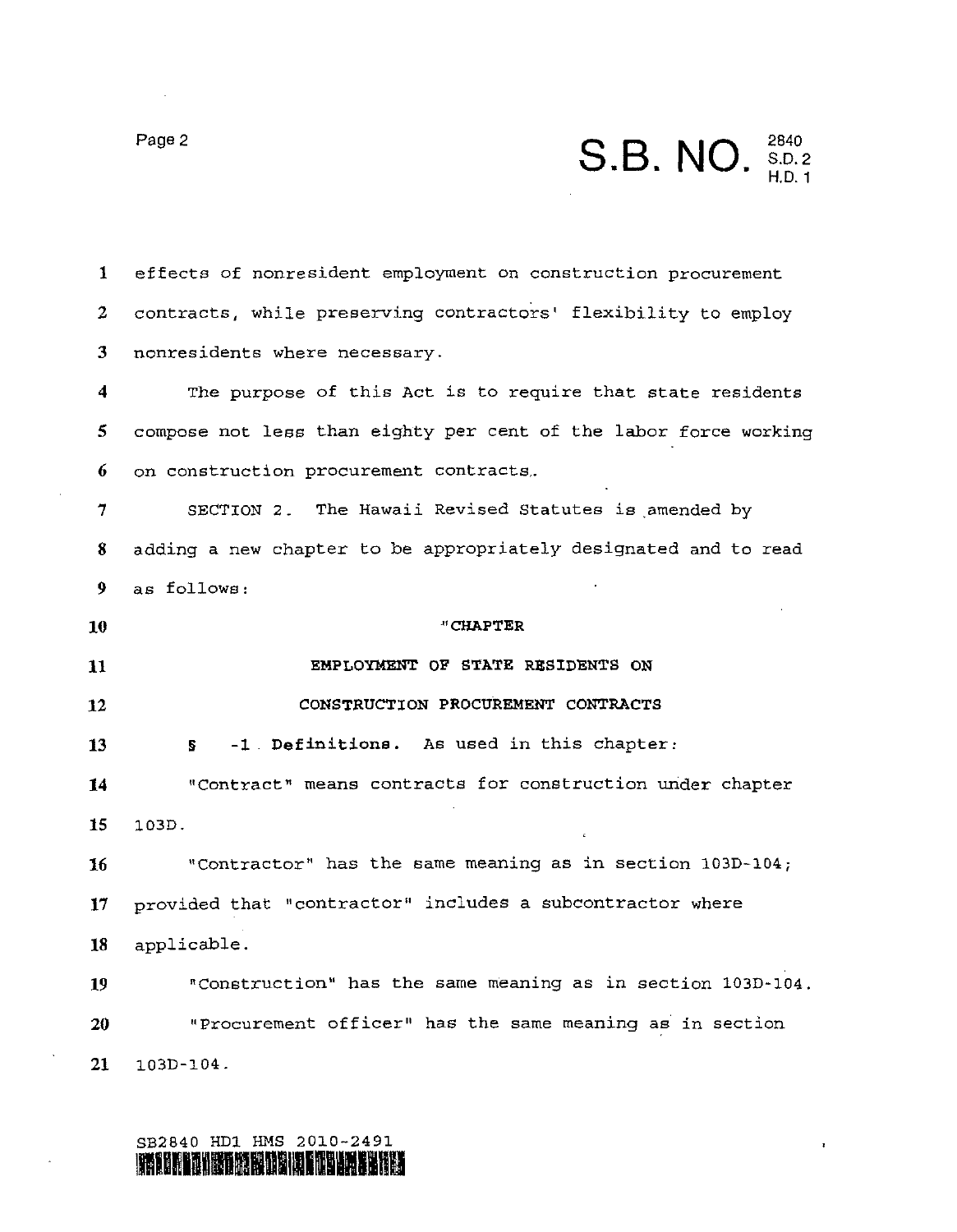Page 3 **S.B. NO.** 2840<br>S.D. 2 H.D.1

 $\bar{\mathbf{r}}$ 

1 "Resident" means a person who is physically present in the 2 state at the time the person claims to have established the 3 person's domicile in the state and shows the person's intent is 4 to make Hawaii the person's primary residence.

5 "Shortage trade" means a construction trade in which there 6 is a shortage of Hawaii residents qualified to work in the 7 trade.

8 § -2 Application of chapter. (a) This chapter shall 9 apply to all construction procurements under chapter 103D; 10 provided that this chapter shall not apply to procurements for **11** professional services under section 103D-304 and procurements 12 for small purchases under chapter 103D-30S.

13 (b) This chapter shall apply to any subcontract of \$50,000 **14** or more in connection with any general contract otherwise 15 covered by this chapter.

16 § -3 Requirements of contractor. (a) A contractor 17 awarded any contract shall ensure that Hawaii residents compose 18 not less than eighty per cent of the workforce employed to 19 perform the contract on a particular construction project, as 20 determined under subsection (b).

21 (b) The eighty per cent requirement under subsection (a) 22 shall be determined by dividing the total number of hours worked

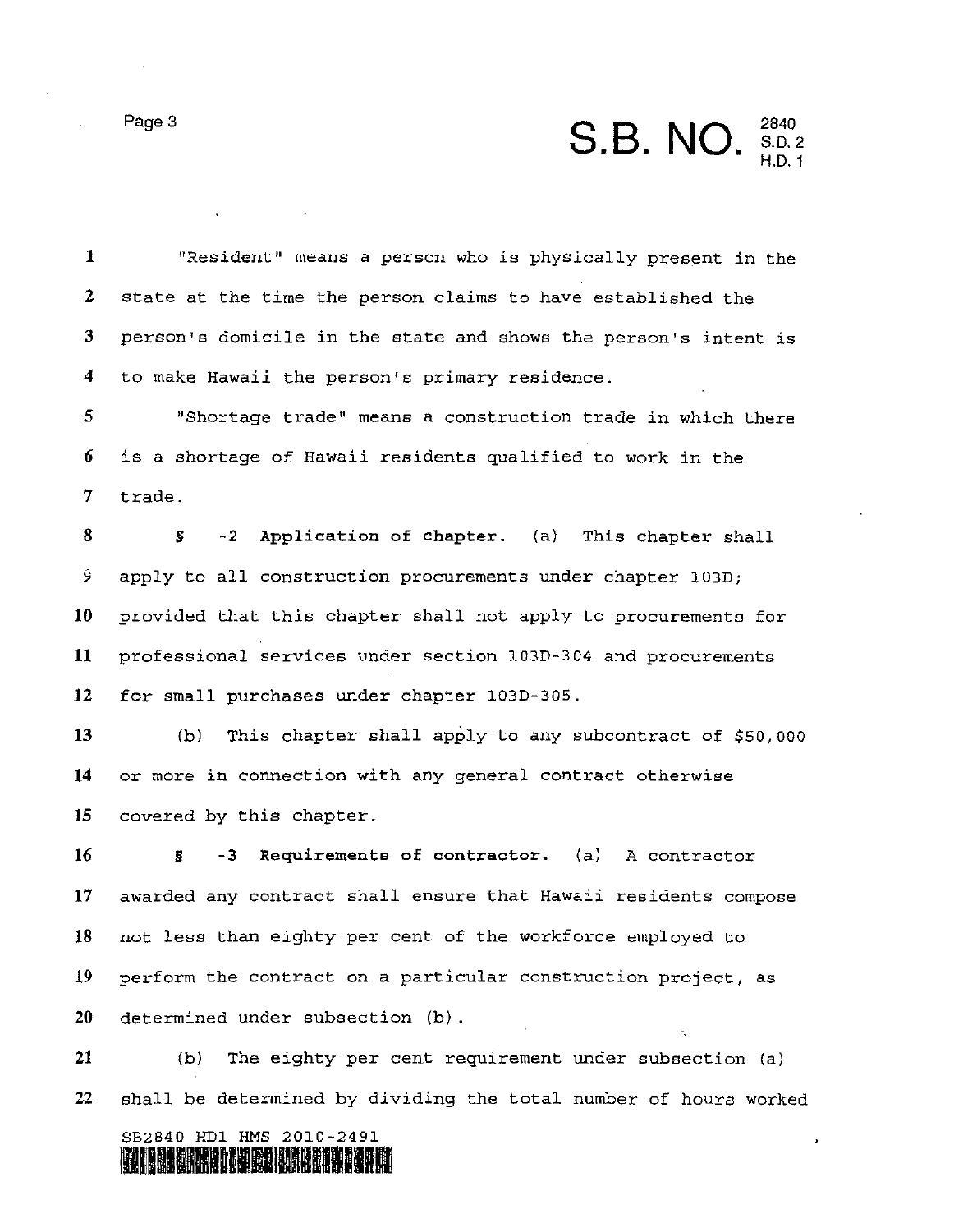Page 4 **S.B. NO.**  $^{2840}_{8.0.2}$ H.D.1

.1 on a contract by residents, by the total number of hours worked 2 by all employees of the contractor in the performance of the 3 contract. Hours worked for any subcontractor of the contractor 4 shall count towards the calculation for purposes of this 5 subsection. The hours worked by employees within shortage 6 trades, as determined by the department of labor and industrial 7 relations, shall not be included in the calculations for 8 purposes of this subsection.

9 (cl Every contractor shall comply with this chapter for **<sup>10</sup>**the entire duration of the contract. Certification of **<sup>11</sup>**compliance with this chapter shall be made under oath by an **12** officer of the contractor to the procurement officer on a 13. monthly basis.

14 (d) A contractor who fails to comply with this chapter **<sup>15</sup>**shall be subject to any of the following sanctions:

**16** (1 ) Temporary suspension of work on the project until the 17 contractor or subcontractor complies with this **18** chapter;

**19** (2 ) With~olding of payment on the contract or subcontract, 20 as applicable, until the contractor or subcontractor **<sup>21</sup>**complies with this chapter;

SB2840 HDl HMS 2010-2491 **111111111111111111111111111**